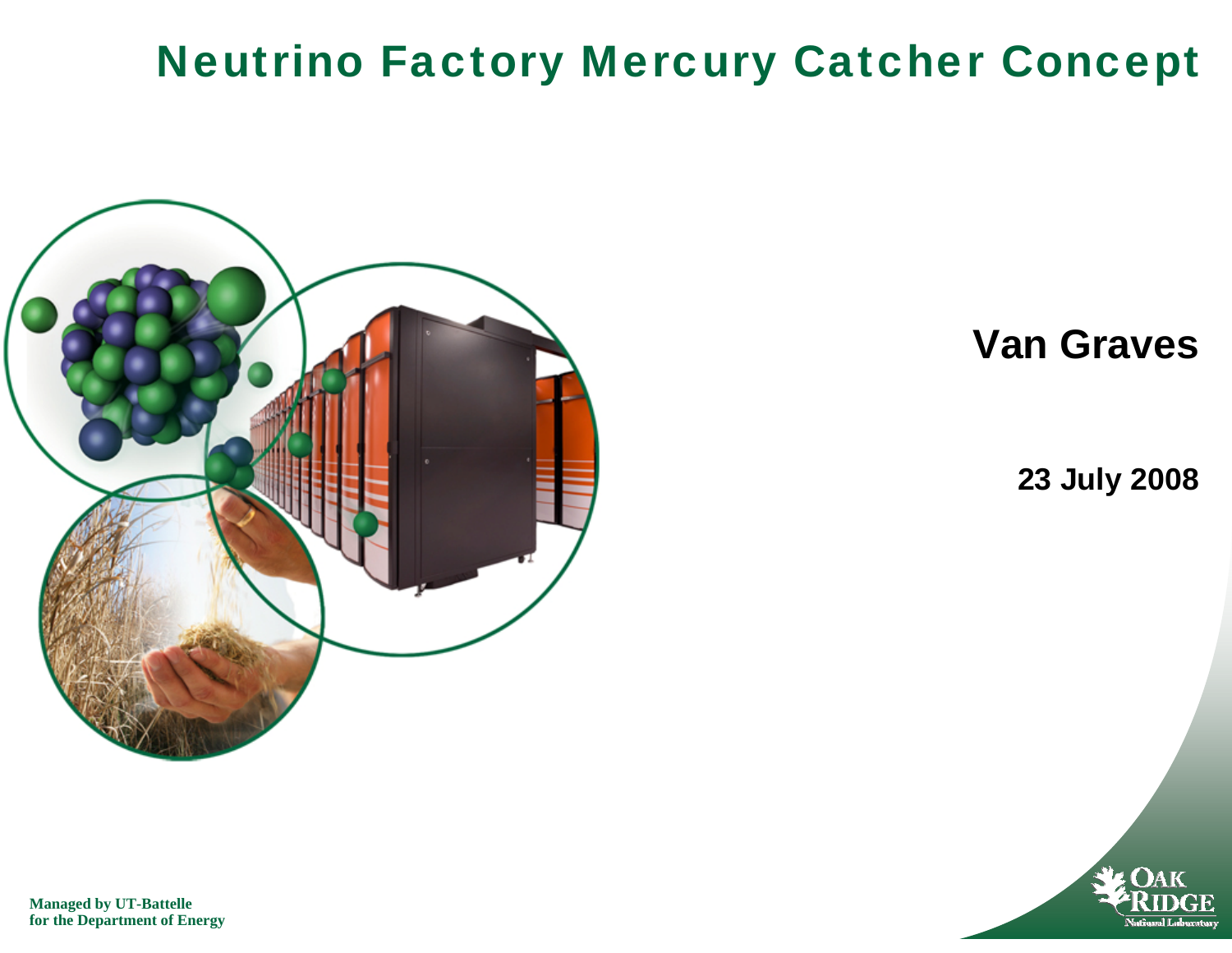# Study 2 Target Region Layout

- **General concept, not very detailed with regards to jet containment**
- **Primarily an engineering issue, but splash mitigation and draining will require further R&D**

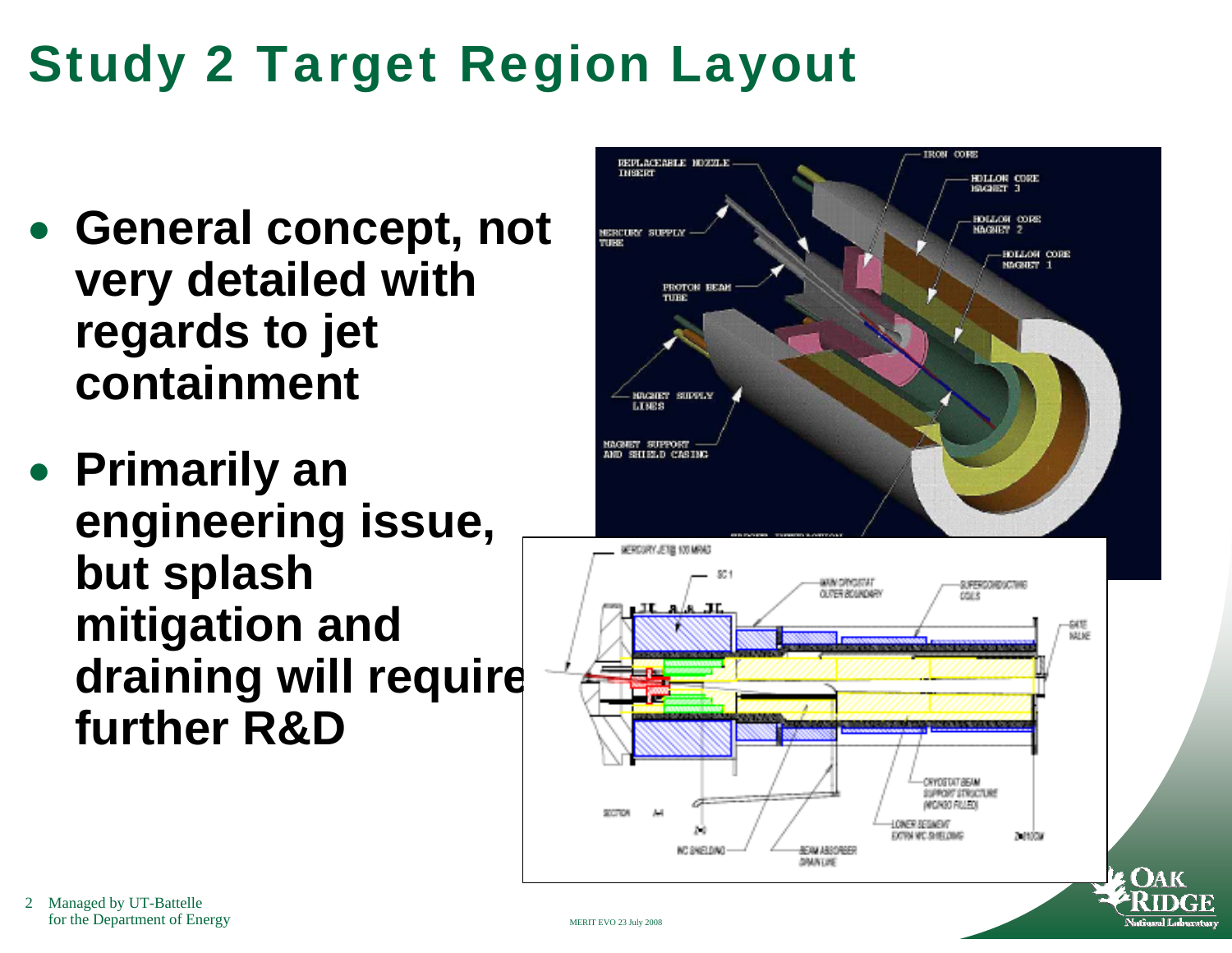#### Conceptual Design for a Mercury Catch Basin

- $\bullet$  **Primary fluid exit during operations is through overflow piping**
	- **Provides pool of Hg for splash mitigation and beam dump**
- **Drain after shutdown through separately valved pipe**



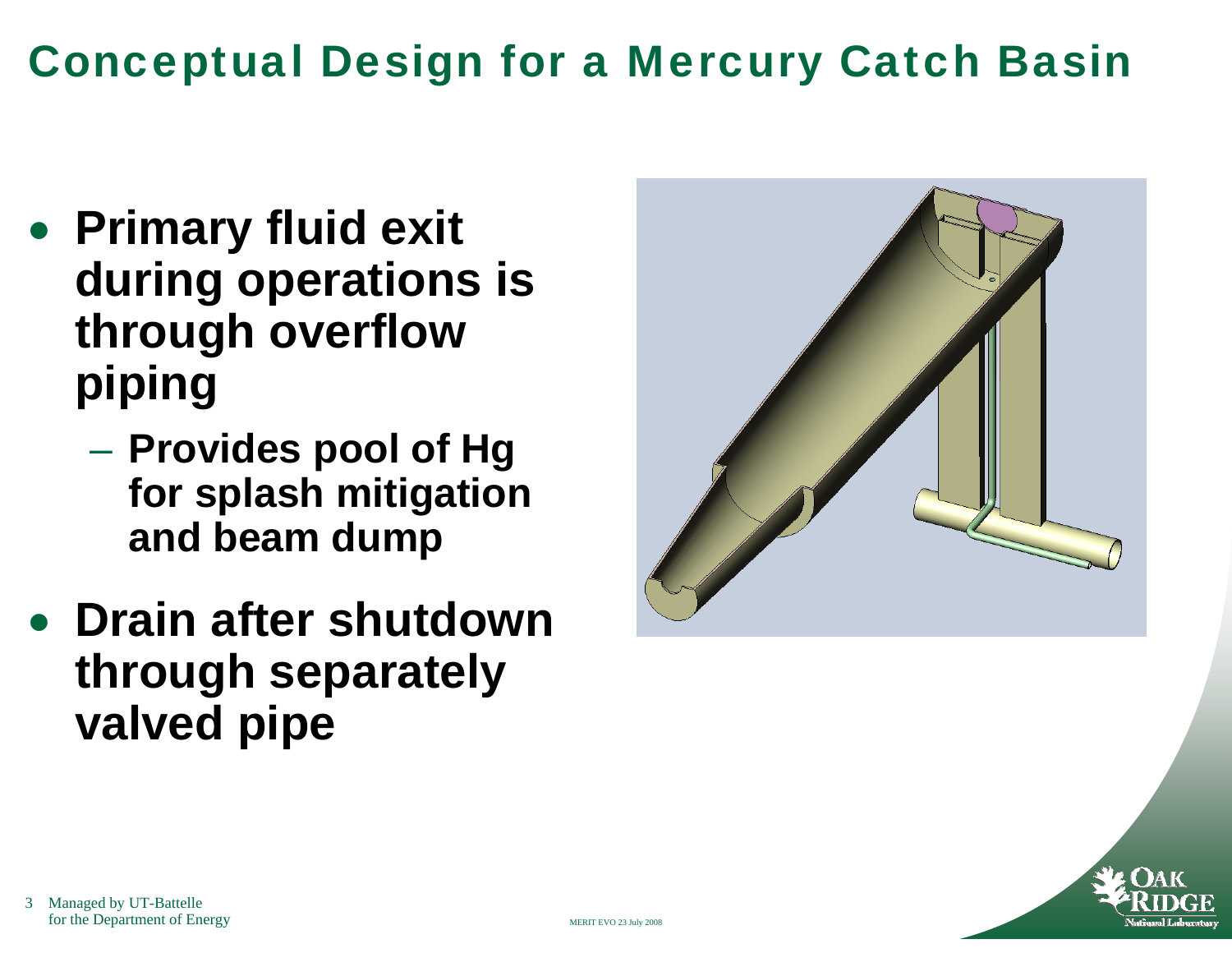## Catch Basin in Main Cryostat

- **Many assembly and maintenance issues exist and require further thought**
- **This concept developed to foster discussion and to let others see potential operational and fabrication issues**